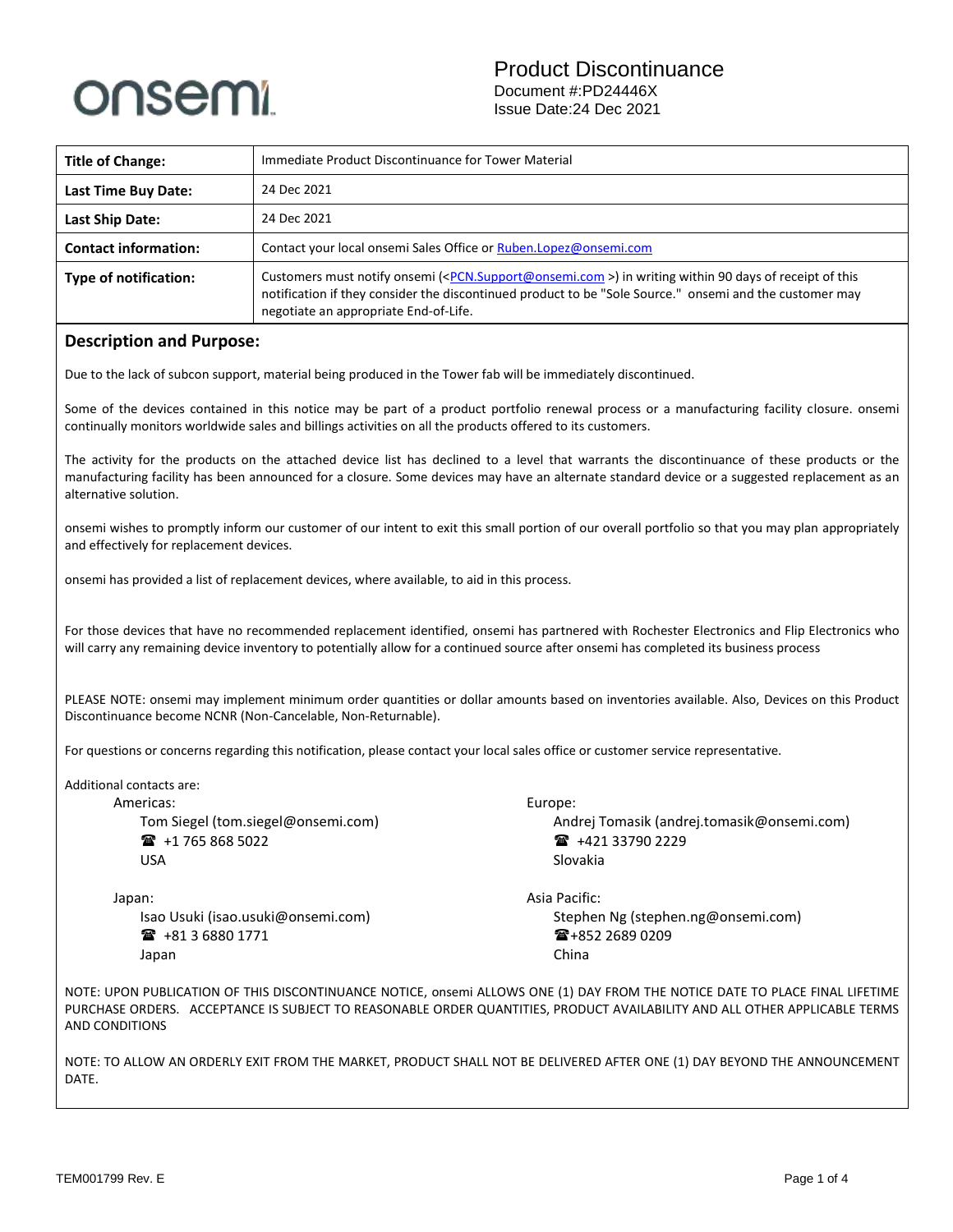# onsemi.

### **List of Affected Parts:**

*Note: Only the standard (off the shelf) part numbers are listed in the parts list. Any custom parts affected by this PCN are shown in the customer specific PCN addendum in the PCN email notification, or on the [PCN Customized Portal.](https://www.onsemi.com/PowerSolutions/pcn.do)*

| <b>Device to be Discontinued</b> | <b>Replacement part</b> | <b>Supplier</b> |  |
|----------------------------------|-------------------------|-----------------|--|
| DMYTADNFAZ08TNS-TJAA             | #NONE                   | #NA             |  |
| <b>FDC6306P</b>                  | #NONE                   | #NA             |  |
| FDC6323L                         | #NONE                   | #NA             |  |
| <b>FDC6325L</b>                  | #NONE                   | #NA             |  |
| FDD4141                          | #NONE                   | #NA             |  |
| <b>FDD6630A</b>                  | #NONE                   | #NA             |  |
| FDD6685-G                        | #NONE                   | #NA             |  |
| FDG6320C                         | #NONE                   | #NA             |  |
| FDG6332C-PG                      | #NONE                   | #NA             |  |
| FDN336P                          | #NONE                   | #NA             |  |
| <b>FDN342P</b>                   | #NONE                   | #NA             |  |
| FDN361BN                         | #NONE                   | #NA             |  |
| FDS4141                          | #NONE                   | #NA             |  |
| <b>FDS4435A</b>                  | #NONE                   | #NA             |  |
| FDS4465-G                        | #NONE                   | #NA             |  |
| <b>FDS6680AS</b>                 | #NONE                   | #NA             |  |
| FDS6875                          | #NONE                   | #NA             |  |
| <b>FDS6890A</b>                  | #NONE                   | #NA             |  |
| FDS6910                          | #NONE                   | #NA             |  |
| FDS6911                          | #NONE                   | #NA             |  |
| FDS6975                          | #NONE                   | #NA             |  |
| <b>FDS6990AS</b>                 | #NONE                   | #NA             |  |
| FDS9431A                         | #NONE                   | #NA             |  |
| <b>FDS9933A</b>                  | #NONE                   | #NA             |  |
| <b>FDT439N</b>                   | #NONE                   | #NA             |  |
| <b>FDT457N</b>                   | #NONE                   | #NA             |  |
| FDV301N-F169                     | #NONE                   | #NA             |  |
| FDV303N-F169                     | #NONE                   | #NA             |  |
| NDS351AN                         | #NONE                   | #NA             |  |
| NDT451AN                         | #NONE                   | #NA             |  |
| <b>PCF6294W</b>                  | #NONE                   | #NA             |  |
| SI4532DY                         | #NONE                   | #NA             |  |
| 2N7002-F169                      | 2N7002                  | onsemi          |  |
|                                  |                         |                 |  |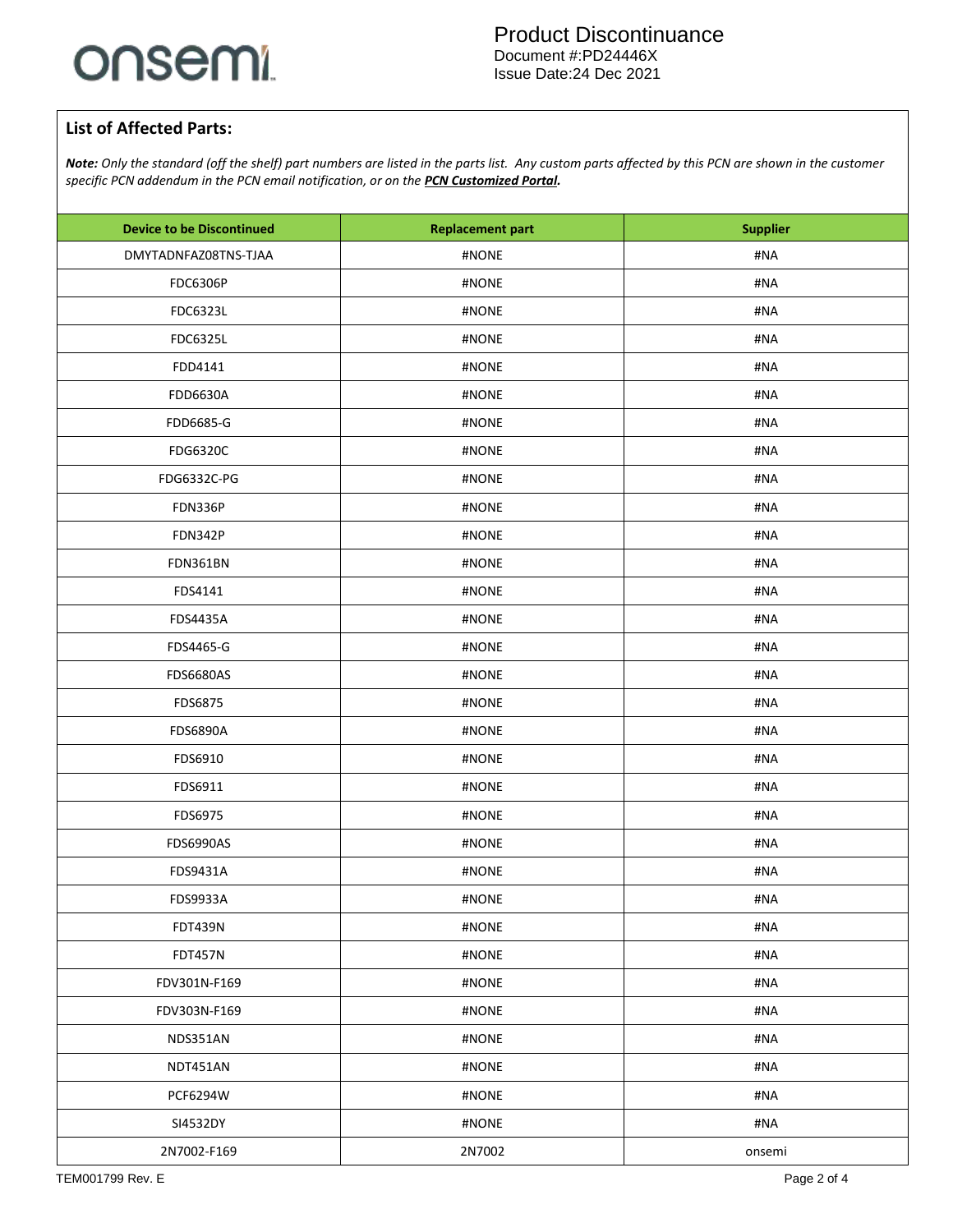# onsemi

#### Product Discontinuance Document #:PD24446X Issue Date:24 Dec 2021

| 9G85-BSS138      | <b>BSS138</b>          | onsemi |
|------------------|------------------------|--------|
| <b>BSS84-G</b>   | <b>BSS84</b>           | onsemi |
| BSS123-F169      | <b>BSS123</b>          | onsemi |
| <b>BSS123W</b>   | #NONE                  | #NA    |
| BSS138-F169      | <b>BSS138</b>          | onsemi |
| FDC2512          | #NONE                  | #NA    |
| FDC2512-P        | #NONE                  | #NA    |
| FDC3512          | FDS3512                | onsemi |
| FDC3535          | #NONE                  | #NA    |
| FDC5612          | FDC5661N               | onsemi |
| FDD3510H         | #NONE                  | #NA    |
| FDD3680          | NTD6414AN              | onsemi |
| FDD5612          | NTD20N06               | onsemi |
| FDD5614P         | FQD17P06               | onsemi |
| FDD5670          | FDD13AN06A0            | onsemi |
| FDD5690          | NTD5C688NL, FDD5680    | onsemi |
| FDMC5614P        | NTTFS5116PL            | onsemi |
| FDMC5614P-B8     | NTTFS5116PL            | onsemi |
| <b>FDN5618P</b>  | <b>NTF2955</b>         | onsemi |
| <b>FDN5630</b>   | NTR5198NL              | onsemi |
| FDS3580          | FDS3572                | onsemi |
| FDS4559          | #NONE                  | #NA    |
| <b>FDS6986AS</b> | #NONE                  | #NA    |
| <b>FDS6699S</b>  | #NONE                  | #NA    |
| <b>FDMS9600S</b> | #NONE                  | #NA    |
| <b>FDS6982AS</b> | #NONE                  | #NA    |
| <b>FDS4897AC</b> | #NONE                  | #NA    |
| <b>FDS6690AS</b> | #NONE                  | #NA    |
| <b>FDMS9620S</b> | #NONE                  | #NA    |
| NDS356AP         | #NONE                  | #NA    |
| PCFA3612D        | #NONE                  | #NA    |
| NDS9407          | FDFS2P106A             | onsemi |
| NDS7002A-F169    | NDS7002A               | onsemi |
| NDS0610-PG       | NDS0610                | onsemi |
| NDS0605-F169     | <b>NDS0605</b>         | onsemi |
| <b>NDP7060</b>   | FQP85N06, RFP70N06     | onsemi |
| NDB6060L         | FQB50N06L, FDB13AN06A0 | onsemi |
|                  |                        |        |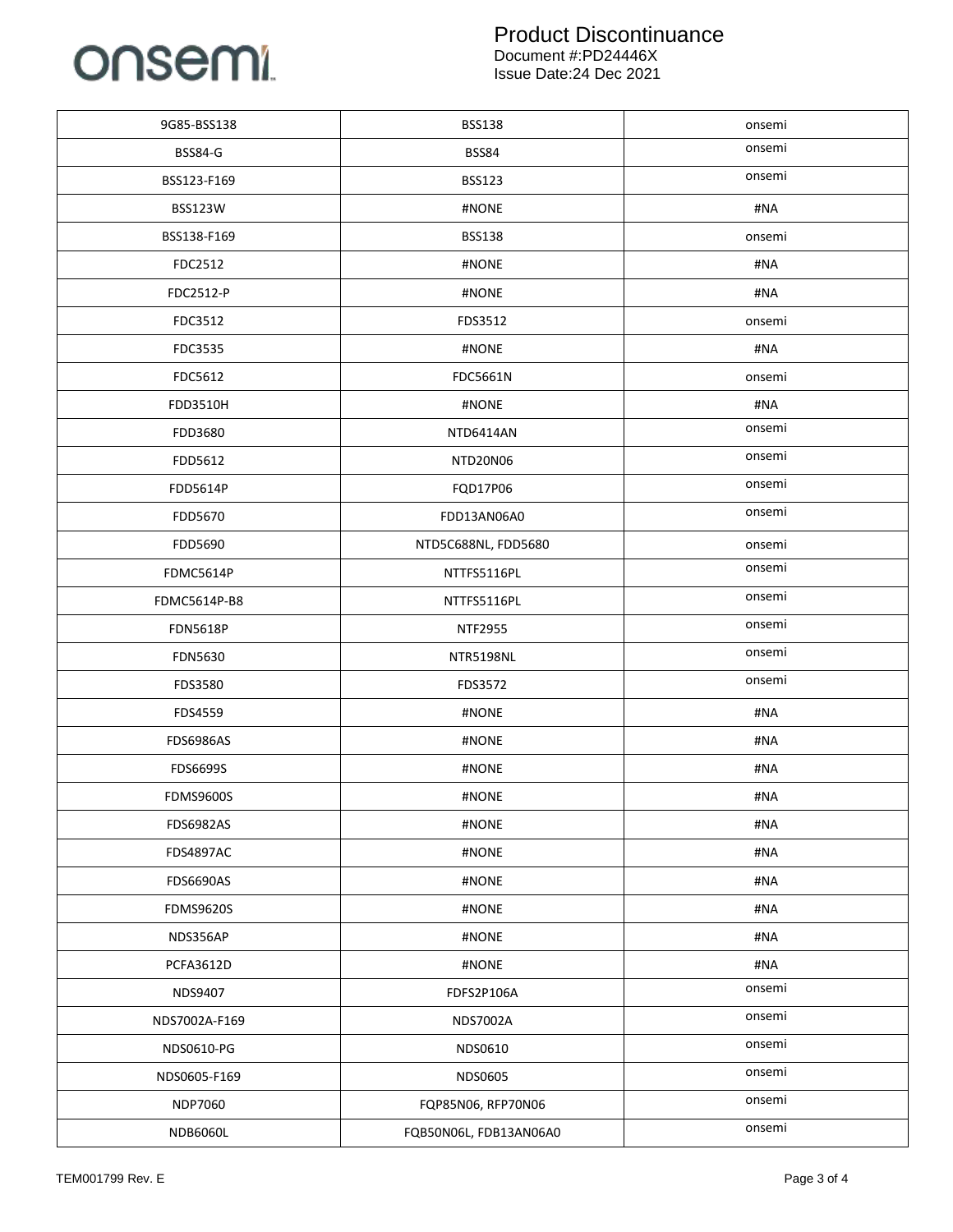## onsemi

#### Product Discontinuance Document #:PD24446X Issue Date:24 Dec 2021

| <b>MTD3055VL</b> | FQD13N06L        | onsemi |
|------------------|------------------|--------|
| MTD3055V         | FQD13N06         | onsemi |
| G785-BSS123      | <b>BSS123</b>    | onsemi |
| FDS9958          | #NONE            | #NA    |
| FDS8935          | #NONE            | #NA    |
| FDS5690-NBBM009A | FDS3572          | onsemi |
| FDS5690          | FDS3572          | onsemi |
| FDN5630-G        | <b>NTR5198NL</b> | onsemi |
| FDN5630-B8       | <b>NTR5198NL</b> | onsemi |
| FDN5618P-B8      | <b>NTF2955</b>   | onsemi |
| FDMC5614P-L701   | NTTFS5116PL      | onsemi |
| FDC5614P-G       | <b>FDC5614P</b>  | onsemi |
| FDC5612-G        | <b>FDC5661N</b>  | onsemi |
| BSS84-F169       | <b>BSS84</b>     | onsemi |
| FDY100PZ-G       | #NONE            | #NA    |
| FDS4465-PG       | #NONE            | #NA    |
| FDMA1027PT       | #NONE            | #NA    |
| FDC6333C-G       | #NONE            | #NA    |
| FDC638P-P        | #NONE            | #NA    |